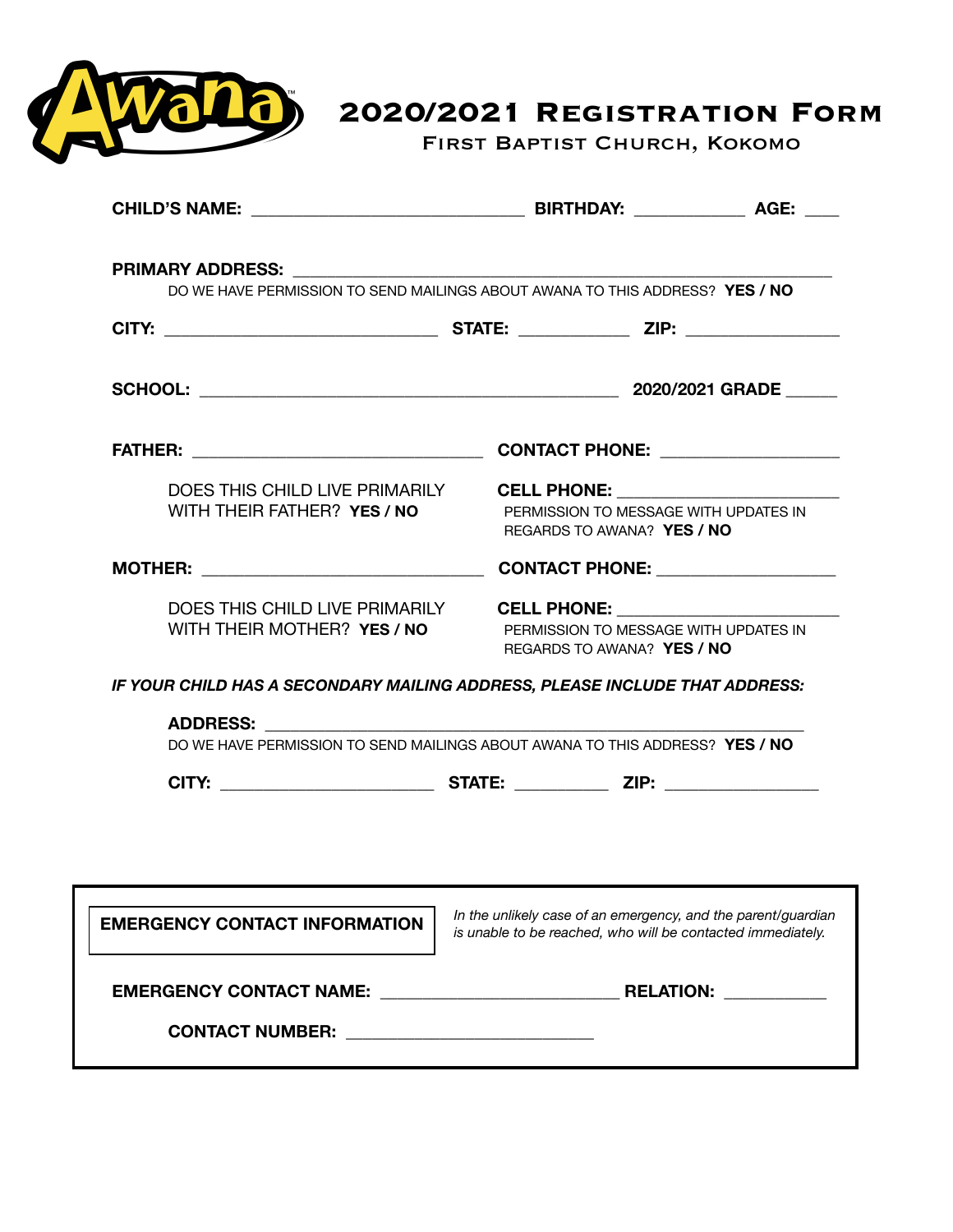## **2020/2021 AWANA CLUB**

*All AWANA Clubs are based on the age/grade that each child is/going in to as of August 1st, 2020. Based on that principal, please circle the club in which your child is registering:* 

> **CUBBIES SPARKS TNT TREK**  *3y - Pre K K - 2nd 3rd - 6th 7th - 12th*

**IF YOUR CHILD IS RETURNING TO THE SAME CLUB THIS YEAR ARE THEY PLANNING TO CONTINUE TO USE THE PREVIOUS UNIFORM FROM LAST YEAR?** YES / NO

**CHILD UNIFORM SIZE:** \_\_\_\_\_\_\_\_\_\_\_ YOUTH / ADULT *(if not sure, please speak to Diana Criss or Pastor Matt)* 

**DOES YOUR CHILD NEED AN OFFICIAL AWANA CLUB BAG FOR THEIR GEAR?** YES / NO

The undersigned hereby gives(s) permission for our (my) child, to attend and participate in all AWANA sponsored events and activities sponsored by First Baptist Church, Kokomo (FBC) between October 14th, 2020 and May 26th, 2021 and relieves FBC of all liability in the event of an accident.

In the event of an accident, the attempt will be made to contact the parent(s) of the child first followed by the emergency contact listed above. In the event that medical or dental treatment is required for immediate care, I hereby give consent for emergency medical or dental treatment decisions to any adult representative of FBC and the medical professionals for care of my child.

The undersigned shall be liable to agree(s) to pay all costs and expenses incurred in connection with such medical and dental services rendered to the aforementioned child pursuant to this authorization.

### **PARENT / GUARDIAN SIGNATURE: \_\_\_\_\_\_\_\_\_\_\_\_\_\_\_\_\_\_\_\_\_\_\_\_\_\_\_\_\_\_\_\_\_\_\_\_\_\_\_\_\_\_\_\_\_\_\_\_\_\_**

PARENT / GUARDIAN PRINTED NAME:

The undersigned hereby give(s) permission for our (my) child, to be photographed or videoed and their likeness used for any legitimate purpose of FBC for promotional purposes, social media, or events.

| <b>PARENT / GUARDIAN SIGNATURE:</b> |  |
|-------------------------------------|--|
|                                     |  |

PARENT / GUARDIAN PRINTED NAME: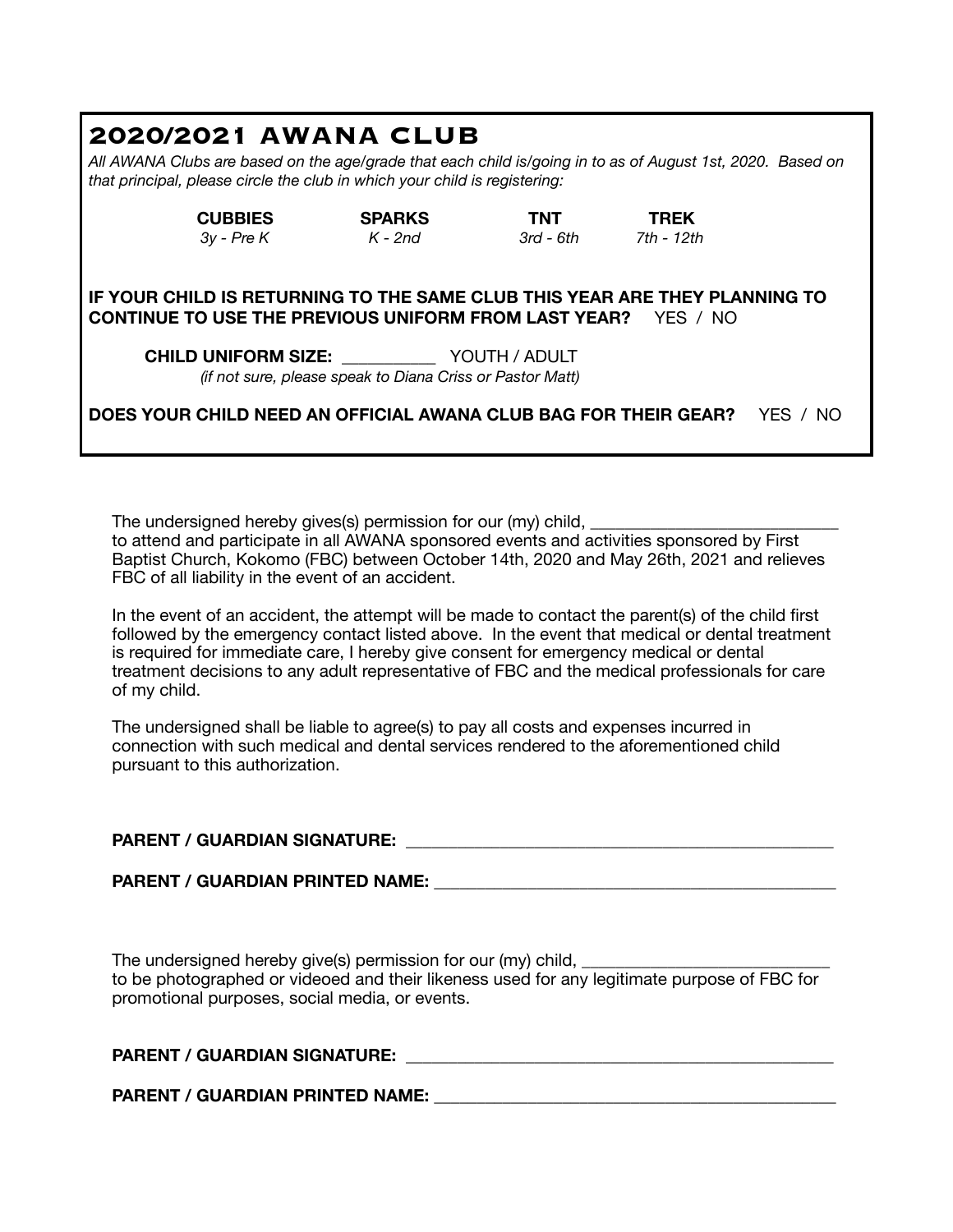

# **2020/2021 Discipline Policy**

First Baptist Church, Kokomo

AWANA Club is a fast paced, fun evening, in which clubbers remain engaged for the entire hour. However, there are occasions when individual clubbers can be disruptive to the rest of the group, especially those who come unprepared with sections to recite. These occasions can be prevented, or at least minimized, by setting clear expectations at the beginning of the year, occasionally providing reminders throughout the year, and consistently expecting first time compliance with the communicated expectations.

#### **When a clubber is being disruptive, the following guidelines can be used to resolve the disruption:**

- Provide a verbal warning, explaining the incorrect behavior and providing the appropriate correct behavior expected for the remainder of the night/year.
- On the second offense, the Clubber will be removed from the classroom for a period of time and will be invited back in after the Director is able to speak to them about the problem.
- On the third offense, the Director will call or get in contact with the parent/guardian of the Clubber to discuss the behavior to seek help in correcting the behavior.
- If the behavior problems continue, the Director should meet again with the parent and Senior Pastor of FBC, requiring the parent to "babysit" the clubber for an appointed set of AWANA nights. If the parent will not or cannot attend with the clubber, or if the parent's presence is not effective in resolving the issue, the clubber will be required to come ONLY when the parent can be there to assure appropriate behavior during the AWANA evenings.

While the final step may appear harsh, a disruptive clubber degrades the AWANA experience for all of the other Clubbers. Our commitment as Leaders is to reach clubbers with the Gospel of Christ and train them to serve Him. This is highly inhibited when a single clubber consistently disregards club rules and disobeys their Leader, not to mention disobedience of their Leader is a violation of scriptural principals. AWANA is a ministry, not a babysitting service and as such, we expect our children and parents to meet the following expectations during AWANA:

#### **FOR THE CHILD:**

- 1. **RESPECT GOD**  means we don't do or say anything that would cause Him to be ashamed of us and we don't use His name in a disrespectful manner.
- 2. **RESPECT GOD'S WORD -** God's Word is Holy. It deserves the highest respect and obedience. It is the source of communication God has chosen to use with us. It contains God's plan for our daily lives and our only hope for eternal life in heaven. Each child will be given a Bible in the Sparks, TNT, and TREK clubs. We require that they not only bring their Bible each week and that they don't do anything that would be seen as disrespectful to the Word of God.
- 3. **RESPECT GOD'S PROPERTY** The things we have to use are not our own. Everything in the church belongs to God and His people. We have their permission to use their things but never to deface or destroy them.
- 4. **RESPECT OTHERS -** Treat other people (yes, even other clubbers) like you would like to be treated.
- 5. **COME PREPARED** each week you are expected to bring with you your Awana Gear: Your Club bag, your Awana Uniform, your Bible, and your Club Handbook. We also